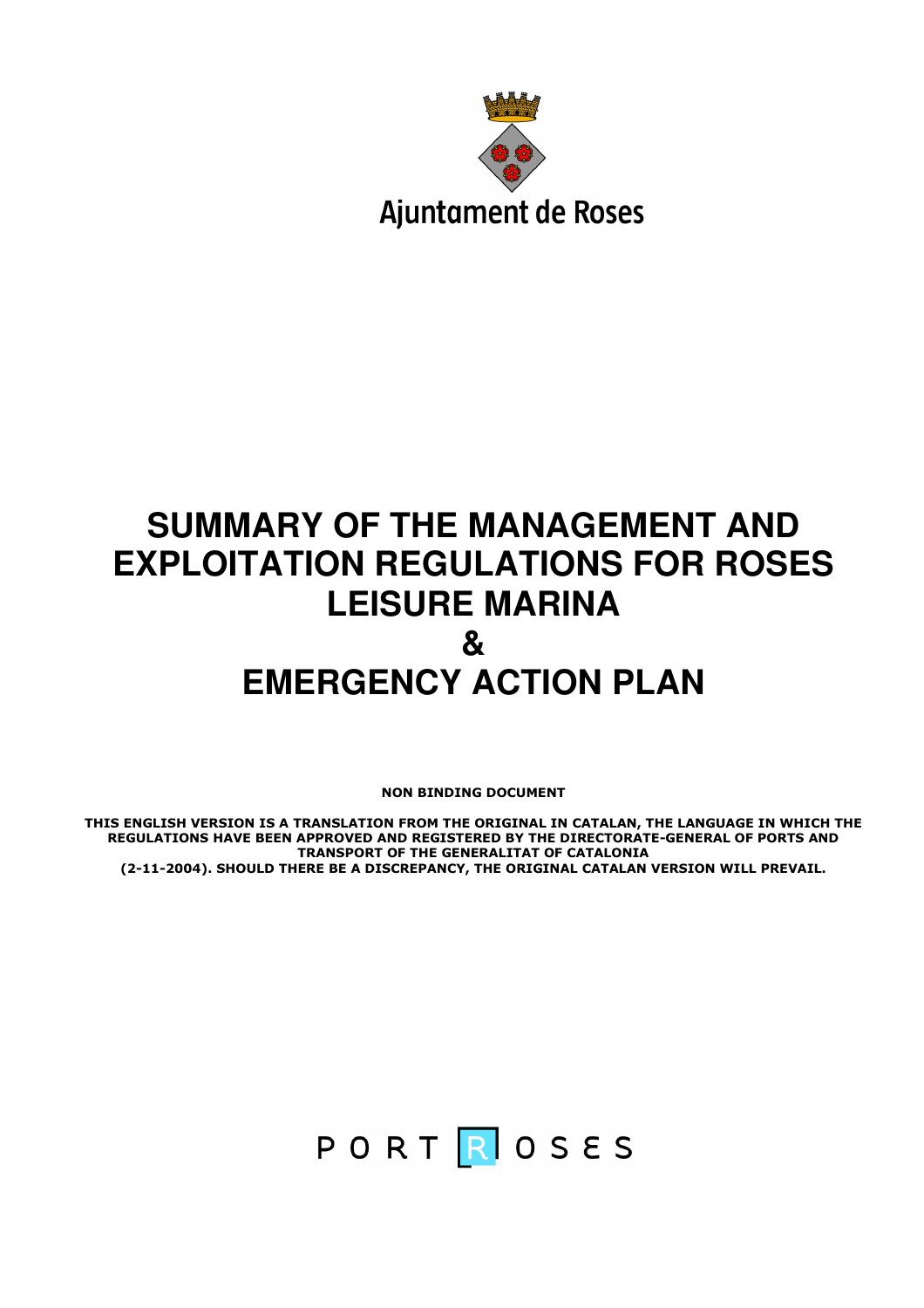# SUMMARY OF THE MANAGEMENT AND EXPLOITATION REGULATIONS FOR ROSES LEISURE MARINA

CHAPTER 1. OBJECT AND SCOPE OF APPLICATION

Article 1. Object of the Regulations.

The object of these Regulations is to establish the general rules of management, use and exploitation of the Roses Leisure Marina, in the municipality of Roses, granted in concession to the Town Council by resolution of the Executive Council of the Generalitat of Catalonia (Catalan autonomous government), by virtue of the agreement made by it in session on 29th May 2001.

The rules of service and policing of the use of all the elements forming it are comprised of, without prejudice to all other laws which may be applicable, in particular, Law 5/1998 of 17th April, of Ports of Catalonia, the Regulations it provides and the Port Police Regulations, approved by Decree 206/2001 of the Department of Territorial Policy and Public Works.

Similarly, they regulate the relationships between the Grantee and the Marina Manager and the owners of preferential rights of use of the Marina elements including within the ambit of the administrative concession granted in their favour.

Article 2. Scope of application.

2.1. These regulations are of obligatory application and compliance within the Marina Services Area, and other elements and areas comprising the administrative concession and affect:

a) The people, vehicles and machinery found inside the Marina Services Area, whether of a permanent or temporary nature, or which use the docks, lanes, quays, jetties, car parks, bunkers, business premises and any other facilities.

b) The people and boats that use the internal waters, outport, access canals, moorings and other services in the water or on land.

c) The owners of rights of use or joint shares over a right of use, and all the users of any of the elements that form part of the Marina Services area.

d) Roses Municipal Sailing Centre

e) The company "Port de Roses S.A."

f) The public or private entities that carry out any type of activity within the Marina Services Area.

2.2. Ownership of a right of use over a Marina element located within the Roses Leisure Marina or the request for the provision of a service, or its receipt, implies tacit acceptance of the rules contained in these Regulations.

Article 27. Assignments between individuals.

27.1. The owners of a preferential right of use over any Marina element included in the Marina Service Area, who are up-to-date with their payment obligations before the Grantee, may assign it to third parties, for more than one week, or transfer it definitely to third parties.

Port de Roses, S.A. must be previously and reliably notified of these assignments between individuals. The notification must indicate the name of the assignor and the assignee, the period of the assignment, and its agreed price, which will be freely settled between the parties.

27.2. Port de Roses, S.A. must be previously and reliably notified of definitive transfers between individuals, which will handle the grant, if appropriate. Port de Roses, S.A. in the name of the Grantee may exercise the right of first refusal and revocation within 30 days from its notification and failing that, of the date on which it has knowledge of the grant. If it does not exercise the right of first refusal and revocation, Port de Roses, SA will have the right to receive, as rights of transfer, the following percentages of the grant price:

definitive grants of moorings: Port de Roses, S.A. may receive 2% of the grant price from the first transfer between individuals and 10% of the grant price in subsequent transfers.

Definitive grants of business premises: Port de Roses may receive 10% of the grant price in all transactions.

In these situations the new user will be informed of the rules that regulate the management, exploitation and policing of the marina and its services, so they may be accepted.

27.3. In transfers of a temporary nature, the assignor must notify Port de Roses, S.A., of the transfer in accordance with that established in the first paragraph of this article. Should Port de Roses intermediate in the transfer, at the request of the assignor, it will receive consideration for these services of 10% of the price of the transfer or the percentage that the Port de Roses, S.A. Administration Council approves each year.

In these types of transfers, no matter what their duration and legal nature, the owner of the right of use is the sole person responsible before the Grantee even in the event that the Manager has agreed, out of courtesy and following the indications of the owner of the right of use, to send the bills, which have not been paid, directly to the user. Failure to pay in any of these situations and having notified the owner of the right of use of this failure to pay, the latter will be bound to immediately cancel the outstanding amounts.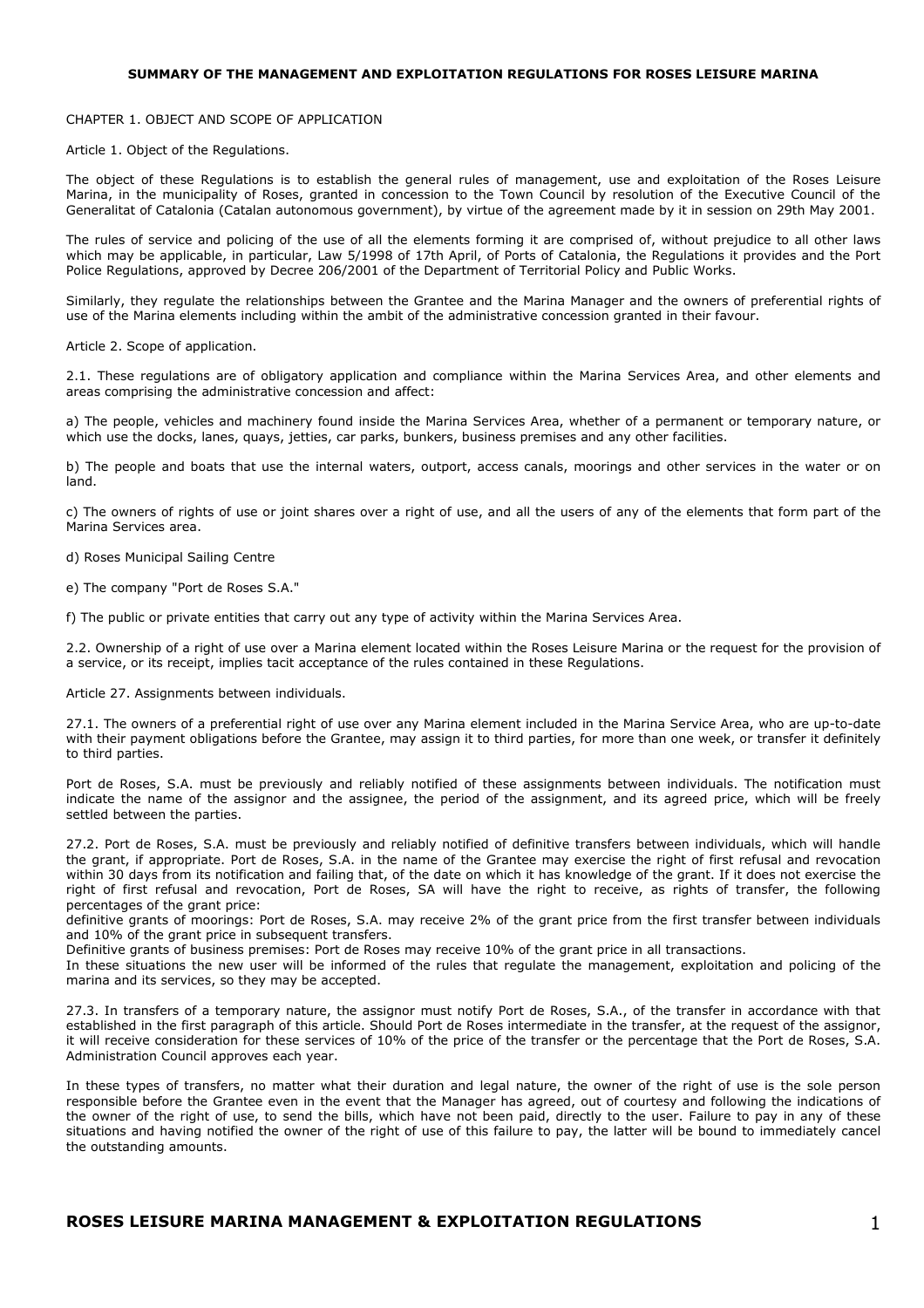27.4. Once the new user has accepted the terms of use, for temporary transfers as well as for the entire term of the grant of use, the transfer of the right of use may be completed; it must be documented in a private or public document showing, in either case, the agreement of the Port de Roses, S.A.

Article 28. Conditions so that the transfer has effects before Port de Roses, SA

28.1. In all transfers, whether definitive or temporary, it is necessary that:

a) The assignor is up-to-date with the payment of the economic obligations contracted with the Manager.

b) The purchaser assumes, in writing, the rights and obligations of the title which is the object of the transfer, signing the new contract with the Manager.

c) All the procedures envisaged in article 27 of these Regulations are followed.

d) The rights of transfer and/or intermediation referred to in article 27 of these Regulations have been paid.

28.2. The failure of fulfilling any of these requirements means that the Grantee and on his behalf the Manager, will not recognise any right of the new user, suspending the provision of services to him.

Article 29. Lucrative title transfers between individuals

29.1. Transfers by gift or Judgment

The gift of a right of use will only be valid and admitted by the grantee if it is in favour of ascendants, descendents or the spouse of the owner of a right of use.

These transfers by gift or originating from a firm Judgment will not imply the application of the tariff for the rights of transfer between individuals referred to in article 27 in favour of the Manager.

#### 29.2. Transfer mortis causa

The heirs of the principal owner of a right of use must communicate, within 6 months from the date of death, the information about the new adjudicatee. In the event that the adjudicatee is not interested in keeping the right of use, it must be transferred in accordance with the legislation that regulates inter-vivos transfer.

# USE OF THE MARINA FACILITIES

# CHAPTER 1. GENERAL RULES

Article 34. Accesses, roads, and other elements for free and public use.

These will be used in accordance with that provided for in article 3.3 of these Regulations: "The Entrances and Promenade, the docks, quays and lanes are for free, public use for pedestrians." with the limitations of use referred to in the article: "The commercial premises, the moorings not assigned for paid public use nor directly exploited by the Grantee are areas reserved for owners of rights of use." (Article 3.5) "The terraces, marina Administration building, service station, shops, departments assigned for meters and services and any other space that is not named or granted in a right of use to third parties is reserved for the Grantee, for its own use and direct exploitation." (Article 3.6)

Article 35. Elements of reserved use or access.

35.1. Visitors are prohibited from entering the areas that Port de Roses, S.A. has established as exclusive and reserved areas for owners of a preferential right of use and the Grantee and/or Manager.

35.2. People who carry out a professional or working activity within the port installations must previously accredit that they are authorised to exercise this activity, that their operators are duly legalised in accordance with labour and tax legislation, and that they have taken out insurance for third party public liability and fire for a value covering the possible damage caused to the marina.

To the contrary, the Managing-Director of the Marina may order the immediate discontinuance of the activity until compliance with the labour, tax and relevant insurance coverage has been accredited.

#### Article 36. General Marina installations.

Use of the Marina installations, whether by owners of rights of use or by visitors, must always be in accordance with the prescriptions of the Law of Ports of Catalonia, the Port Police Regulations, the rules in these Regulations and the instructions of the Marina Management team and always following payment, if it is the case, of the prices, fees and/or extraordinary contributions which may be established.

All users are obliged to obey the instructions and indications of the Port Authority, the Manager, the Marina Management team, the Harbour Master, their delegated agents and the rest of the Marina staff.

The owners of a right of use over a Marina element are obliged to pay, in accordance with the participation fees, the proportional part of the real estate tax, rates, the conservation and maintenance fees, and other amounts that may be demanded in accordance with that provided in Heading Five of these Regulations.

The provision of services will imply payment of the tariffs annually set by the grantee.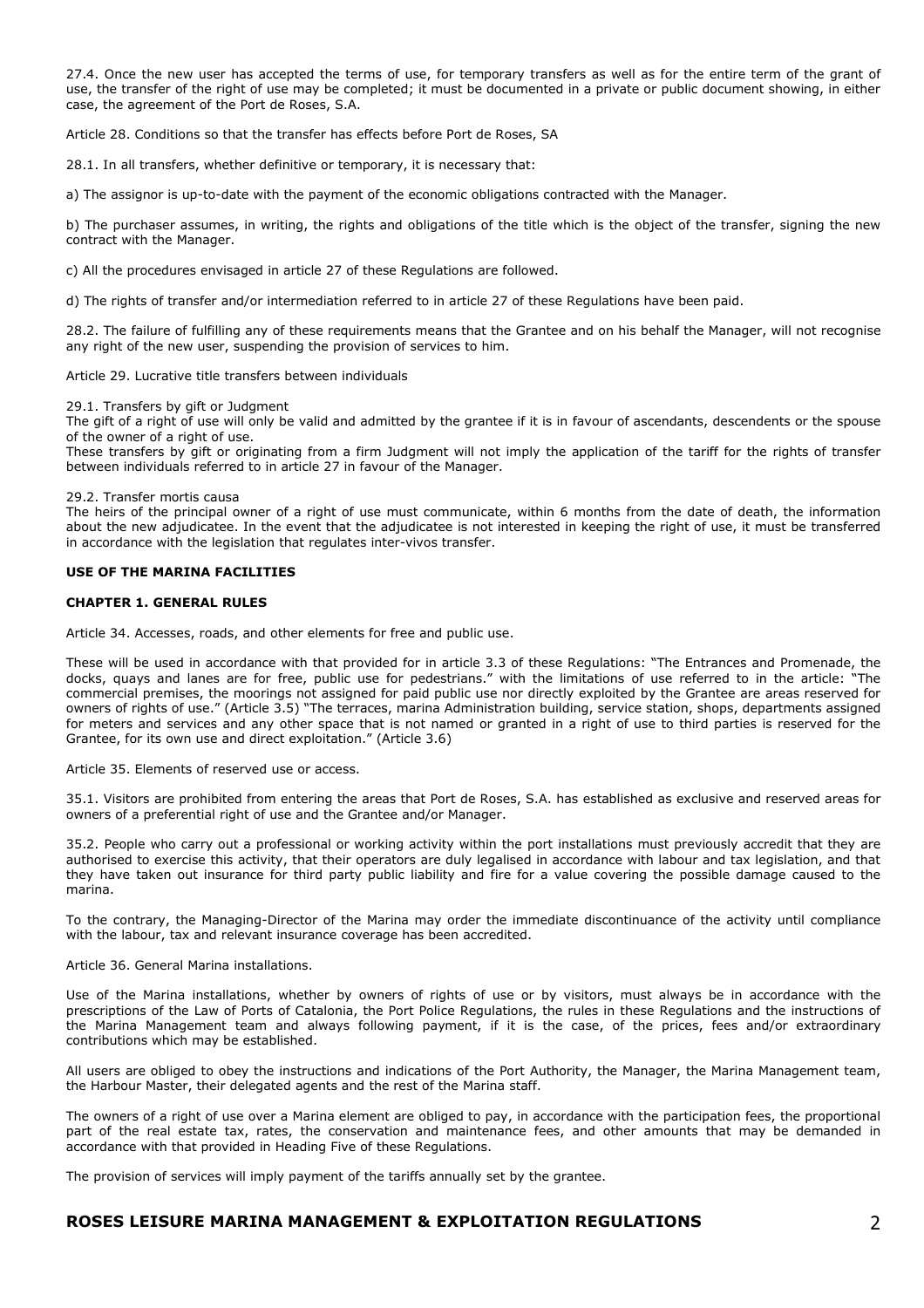Article 37. Suspension of services.

37.1. The Managing Director of the Marina may suspend the provision of a service, following written request that the user makes rectifications within the fixed period, with the warning that to the contrary he will proceed with the immediate suspension of the service, in any of the following situations:

a) If the cost of the service has not been paid in accordance with the tariffs, and with the due punctuality.

b) For failure to pay the amounts resulting from the liquidation of damages.

c) In all case where the user makes use of the moorings, premises, vehicle parking areas or any other installations, in a manner or for uses other than those established in the Regulations or titles of the transfer, following a warning from the Marina Director.

d) When the user does not allow entrance to the boat, premises or any other marina installation, during normal working or contact hours, of personnel attempting to review the installations by authorisation of the Marina Director.

e) For general negligence by the user regarding the conservation of the boat, premises or installations.

f) If the fees, taxes, prices and contributions to general costs are not paid with due punctuality in accordance with these Regulations.

g) For non-compliance of the rules of use of the Marina installations described in the previous article.

h) For non-compliance with the obligations specifically set out in article 21 of the Port Police Regulations of the Generalitat of Catalonia.

37.2. In these situations the Management team will proceed in accordance with that established in article 25 of the aforementioned Port Police Regulations.

37.3. The suspension of the service allowed by the Marina Director, the adoption of the measures envisaged in article 25 of the Port Police Regulations of the Generalitat of Catalonia and the opening of a file for terminating the right of use.

Article 38. Prohibitions

The following is forbidden throughout the entire Marina area:

38.1. Smoking during the supply or transfer of fuel.

38.2. Lighting fires or bonfires or using naked flames.

38.3. Collecting shells or gathering shellfish or fish inside the marina and the harbour mouth

38.4. Do water-skiing, use jet skis, bathe or swim in the basin, canals and maritime accesses to the marina. However, the entrance of motor artefacts may be authorised at the permitted speed in order to access the quays and petrol station.

38.5. Carry out works or modifications to any Marina installation without written authorisation of the Marina Management team.

38.6. Dispose of debris, rubbish, residual liquids, paper, peels and shells and materials of any kind, contaminated or not, on the ground or in the water, outside the residue deposit area. Rubbish must be deposited in the containers provided for this purpose and in closed bags.

Only oils and other residual liquids, oil filters and other objects which do not have a volume exceeding sixty-four cubic centimetres may be disposed of in the residues deposit area.

The violation of this rule, which particularly affects the hygiene and health of the Marina, will empower the Management team to file the relevant claim with the competent authority. The recurrence of the violation will authorise the Manager to forbid the violator's access to the port.

38.7. Use of megaphone apparatus and music players by individuals, which disturbs part of the Marina with the noise.

38.8. Holding meetings, gatherings or celebrations which require special use of a Marina service area, without prior authorisation from the Harbour Master who will assign the area in which the event may be held and the terms of use.

38.9. Similarly, the circulation of vehicles supplying fuels, unless they supply fuels to the marina service station, and the direct supply of fuels to boats outside the service station area, unless the Management team have exceptionally authorised the circulation and supply for justified reasons.

Article 39. Abandoned boats, vehicles and objects.

39.1. In the event of abandoned boats, vehicles and objects, the procedures envisaged in article 28 of the Port Police Regulations of the Generalitat of Catalonia will be followed.

39.2. Once the petition for the declaration of abandonment has been lodged with the Directorate-General of Ports and Transports of the Generalitat, the Managing Director of the Marina will be authorised to remove the boat, vehicle or object, transferring it to a place he deems convenient and which does not interfere in the normal activity of the Marina.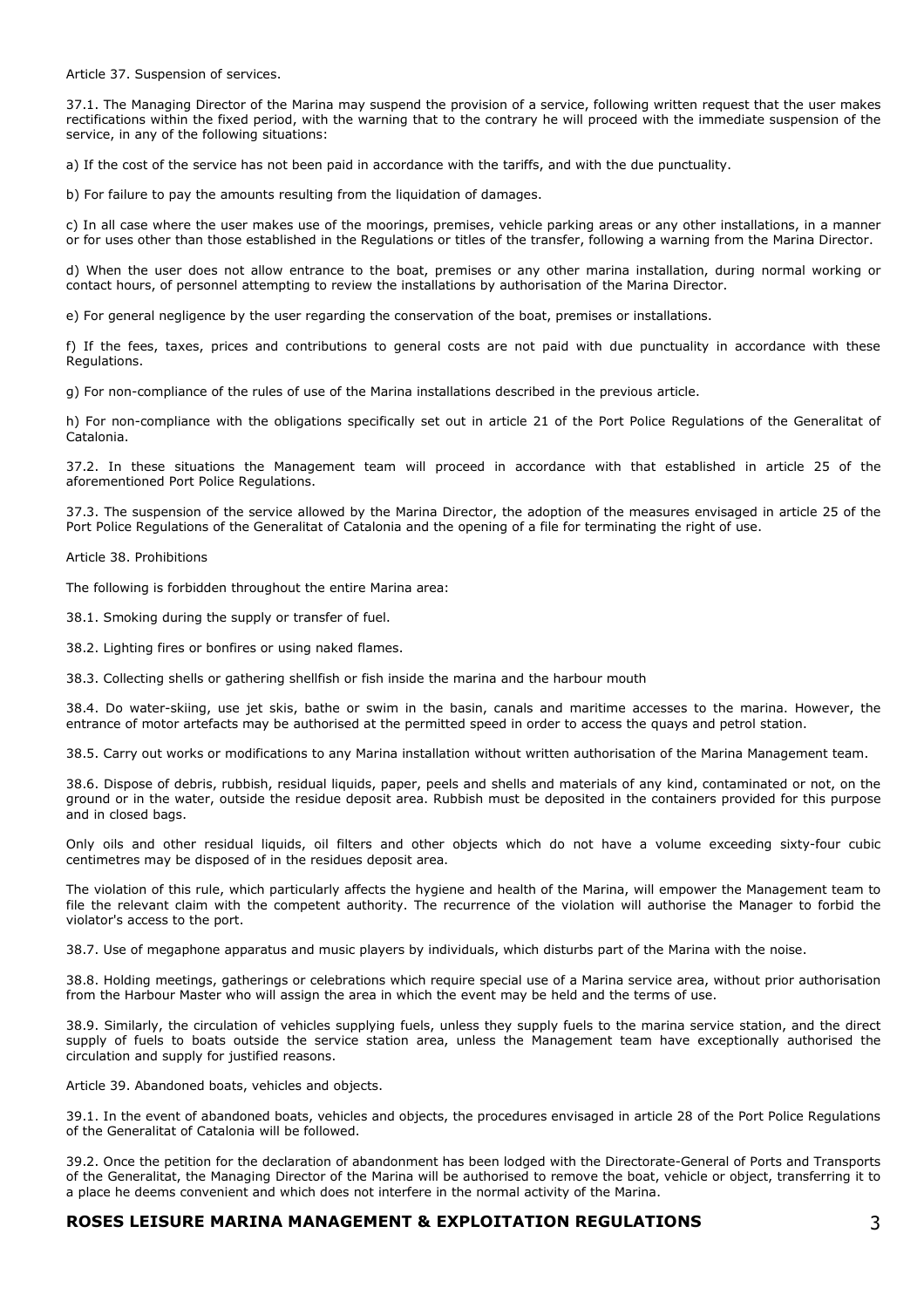#### Article 40. Pets

The entrance, accommodation and circulation within the Marina area of pets is allowed as long as they are on leads and the applicable sector legislation is respected; all dogs must also wear a muzzle.

# CHAPTER 2. MOORINGS

Section 1. General rules for all moorings

Article 41. Classes of moorings

Moorings are divided into two classes: those for paid public use and those reserved for the owners of preferential rights of use.

#### Article 42. Conservation and safety of boats

42.1. Boats may only be moored to the assigned moorings and during manoeuvring, to the relevant bollards; always in a suitable manner to avoid damage to the installations and other boats; always installing the necessary fenders.

Boats can only be moored to moorings corresponding to the correct length and breadth measurements. The length of the boat can be, as a maximum, the same as that of the mooring, whilst the breadth of the boat should be 10% less than that of the mooring, and 15% less in moorings with a "finger", so that the fenders may be used. The boat measurements are deemed to be those really resulting from its measurement including fenders, lengthened sterns or rims and other possible incorporated accessories. In any case, the Managing Director of the Marina or the Harbour Master will decide on the convenience of using each mooring based on the conservation and safety of the boats and the installations.

It is up to the boat owner to provide the elements for mooring to the quay as the Marina only offers the mooring to the "deadman" and the metal elements for mooring to the quay. The mooring warps as well as the manoeuvre itself are the responsibility of the skipper.

42.2. All boats moored to the Marina must be kept in a good state of conservation, presentation, buoyancy and safety.

42.3. If the Director or the Harbour Master of the Marina observes that a boat does not comply with these terms, the owner or other person responsible for it will be warned and a period of 20 calendar days will be given to repair the highlighted defects or remove the boat from the Marina.

Once this period has passed without complying with the warning or if, in the opinion of the Director or Harbour Master, the boat is in danger of sinking or causing damage to other boats or the Marina installations, the necessary measures will be taken, at the owner's expense, to avoid possible damage.

The Marina Director or Harbour Master will also be authorised, in this situation, to remove the boat, launch it and deposit it on land without prior warning.

In any case, the costs of lifting it out of the water, making it float once again, cleaning obstructions and any others that may be incurred as a result of the actions employed will be at the boat owner's expense and may be demanded in accordance with the applicable legislation.

Article 43. Change of mooring of the boats

For the successful operation of the entire Marina, the Marina Director has the right, at all times, to carry out manoeuvres for changing boat moorings.

For this purpose, the relevant instructions must be given to the crew. If the crew cannot be found, the Director, via his agents may carry out the operation directly.

The change of mooring does not generate any right of indemnity or charges for the boat owner or the owner of a preferential right of use.

# Article 44. Prohibitions

As well as the general prohibitions established in article 38 of these Regulations, mooring users are prohibited from:

44.1. Having inflammable, explosive or dangerous material on board boats except for the rockets, regulatory signal flares, the reserve fuel supply and the essential gas containers for on board supply.

44.2. Carrying out any works or activities onboard the boat which could disturb or be dangerous to other users. For these purposes, the works or activities will have to be suspended after a justified request from the Management team, or adapt to the times it indicates.

44.3. Running the engines when the boat is moored to the quay or jetty.

44.4. Leave halyards loose in such a way that they hit against the mast.

44.5. Using anchors or buoys in the basins, canals or Marina sea entrances, except in emergencies.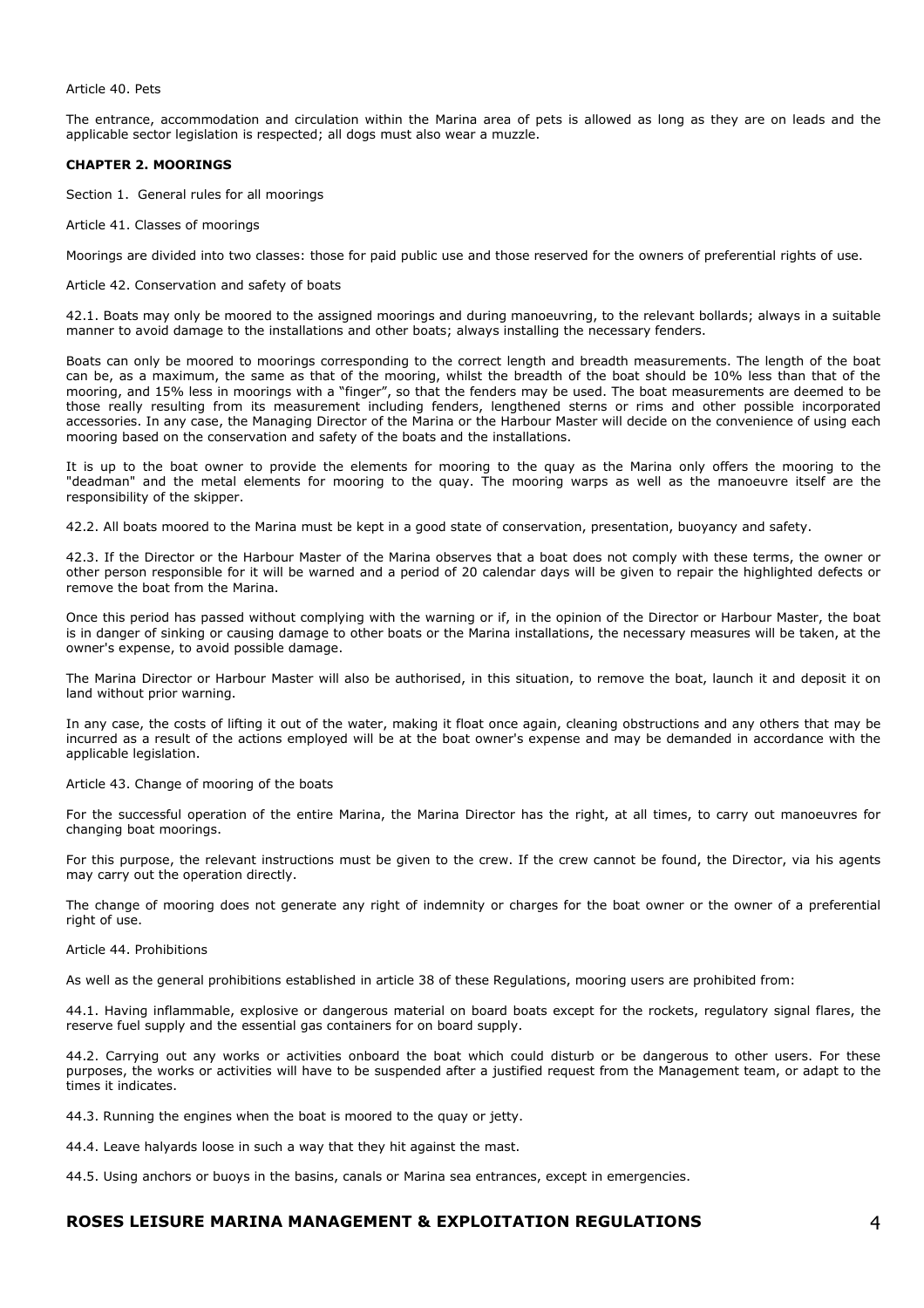44.6. Connecting to the electricity and water networks using different means other than those established by the Manager.

44.7. Sailing at a speed of over three knots within the Marina area.

44.8. Using jet skis outside the areas and access canals assigned by the Harbour Master.

44.9. Sailing dinghy boats outside the canals and areas assigned by the Marina Director.

44.10. Except in the event of a motor breakdown, sailing cruisers under sail inside the Marina.

Article 45. Obligations of the users of moorings

All users of a mooring, whether of paid public use or those corresponding to owners of a preferential right of use, a part from the general obligations established in these Regulations, are obliged to:

45.1. Obey any order or indication of the Marina Director and/or the Harbour Master and their agents.

45.2. Respect the installations, whether they are of public or private use.

45.3. Answer jointly, together with the owner of a right of use of a mooring and the boat owner and, if appropriate, the skipper for damages incurred; the cost of any repairs which must be carried out and the indemnities to be paid will be at their expense.

45.4. Use due care in the use of the mooring space and other installations, keeping it in a good state of conservation and in perfect use.

45.5. Pay the prices, tariffs and fees in accordance with that provided in Heading Five of these Regulations.

The boat itself, the boat owner, the skipper, the owner, and if appropriate the user, of the right of use of the mooring answer for the payment of the aforementioned prices, fees and tariffs.

45.6. Have the public liability, personal and boat insurances established in each case by the current legislation.

45.7. Comply, at all times, with the port and maritime safety rules approved by the relevant competent authority, carrying out the necessary actions to adapt to the corresponding rules with the established periods.

45.8. Notify the Marina Management team of the departure of the boat when this is for more than three days for that the Manager may use the mooring for passing trade.

Article 46. Suspension of the mooring services

46.1. A part from the causes envisaged in article 36 of these Regulations, the Marina Director may agree the suspension of mooring services in the event of non-compliance with the port and maritime safety rules and of some of the obligations mentioned in the previous article, whether regarding moorings for paid public use or moorings with rights of use granted definitively or temporarily.

46.2. The Management team, following written notice that the conduct be rectified within 20 calendar days and reliable notification of the suspension to the owner of the right of use, is authorised to remove the boat from the mooring and deposit it on land in the area it deems most convenient or immobilise it in its own mooring.

In this case the costs incurred, including those of its towing, raising, transport, hoisting, stay and removal, will be at the expense of the owner of the right of use, with the liability regime provided for in articles 20 "The owners of boats, vehicles and other goods which may be within the Marina, and the owners of rights of use, moorings, premises and other installations answer before Port de Roses, S.A. and/or the grantee, for the debts held with it, and for the damages caused to its belongings of to third parties which under any title (users, skippers, crew, drivers, employees, lessees, etc.) use the boats, moorings, vehicle, premises or any other installation of which they are owners." and 45.5 of these Regulations. The Grantee has the right to retain the boat until all outstanding debts and expenses incurred are paid.

Section 2. Preferential right of use of moorings

Article 47. Rights of owners of preferential rights of use of moorings

The owners of preferential rights of use of moorings, whether temporary or definitive have the following rights:

47.1. To have the permanently reserved right to berth in a mooring of the length and breadth of which he is owner, or in the event of a temporary assignment, that which has been assigned. This right affects any boat of a breadth and length equal or smaller than that allowed by the mooring, although the Marina Director must be notified in advance if a different boat than the usual one is to stay; this will not give rise to the application of new tariffs, fees or other amounts.

47.2. Embark or disembark personnel, as well as materials, utensils and objects needed for sailing.

47.3. Connect to the general water and electricity supply networks, using the elements approved by the Manager, paying the relevant tariffs, if appropriate.

47.4. Use the other Marina installations, in accordance with the prescriptions of these Regulations, and by paying the relevant rates and tariffs.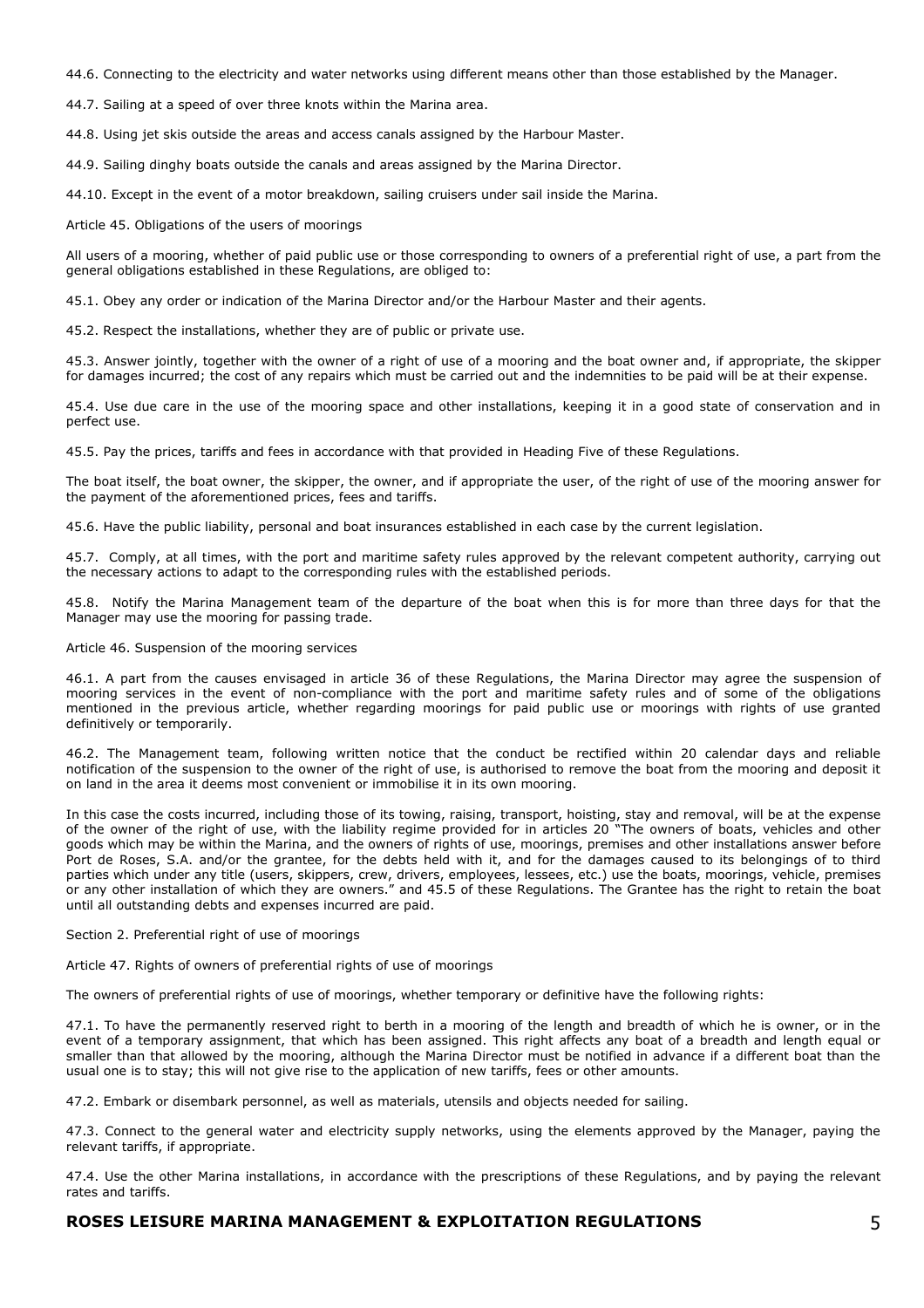47.5. Grant their right of use to third parties, subject to the provisions of article 27 and following of these Regulations.

47.6. Temporarily grant their right of use to third parties, under the terms provided in the aforementioned article 27 of these Regulations.

47.7. The non-performance of that established in this article or the exercise of the preferential right of use, in a different manner to that authorised, will authorise the Marina Director to suspend the mooring service.

Section 3. Moorings of Paid Public Use

Article 48. Areas of paid public use

The grantee will reserve a number of moorings equal to 10% of the total number of moorings which will be assigned for paid public use for passing boats.

Article 49. Application of Services

49.1. The access, mooring and departure from the Marina of passing users' boats must be requested from the Marina Director by any of the means established by the Marina (fax, telephone, VHF, channel 9, or personally at the reception quay), indicating the services they wish to use. The request of the services, inside the Marina, may be made in the following way:

a) The skipper will provisionally moor at the reception quay or where indicated, or, if he knows which one, and he has been authorised, he may occupy the reserved mooring.

b) He will visit the Marina offices or the Harbour Master as soon as possible and identify himself and request the provision of the service, inscribing the characteristics of the boat, the duration of the stay and other required information. He will be informed of the Regulations, of the current tariffs, the duration of the stay that can be accepted, and he will sign the corresponding application form which will form the contract of services that binds both parties.

c) The Marina Director, or his agents, may demand a reasonable bond or security to cover the costs of the requested services, which must be deposited before occupying the assigned mooring or using the desired service.

d) Similarly, the above parties, before authorising the mooring, or at any time during the stay at the Marina, inspect the state of the boat and in particular everything regarding the environmental protection measures provided in these Regulations; in the event that the Marina provisions and rules are not met they may deny or suspend the provision of the service, obliging the immediate departure of the boat from the Marina waters.

e) For night time arrivals the Marina staff on duty may request that the boat's skipper deposits the muster roll or a cash deposit which covers the tariff for one day. The next day the corresponding payment will be made at the Marina offices with the return, if appropriate, of the roll.

f) Before leaving, the skipper must notify the Harbour Master or Marina offices of the time of departure, which must always be before twelve noon on the day of departure, and pay the costs of the services received.

49.2. In situations in which the applicant is not authorised to stay at the Marina or does not respect the terms that have been set out in the authorisation granted, he must leave the Marina waters.

49.3. All boats which remain at the Marina, even though their entrance has not been authorised, cannot leave without having paid the entire amount of the services used during the stay.

49.4. Refusal to pay the total amount of the tariffs indicated will authorise the Marina Director to retain the boat and suspend the services with the actions provided in article 37 of these Regulations. For this purpose, the Marina Director may request the help of the security forces.

Article 50. Refusal to provide the service

The Marina Director and/or his agents may deny entrance and provision of the service in the following situations:

a) When the person or entity which requests the service refuses to sign the aforementioned application.

b) In the event that the boat does not meet the Regulation safety conditions, in the Director's opinion.

c) When the person or entity requesting the service does not prove they have a current public liability insurance, to cover damage which may be caused to other boats or the Marina installations, or the general coverage that Port de Roses, SA has established for boats in the corresponding category.

d) When it is proven that the applicant for the service, or his boat, has not paid for services previously provided at any other Marina, even if regarding Marinas outside Catalonia, unless in that same act the applicant deposits, as well as the bond demanded for providing the requested service, the amount of the debt for the creditor Marina.

# CHAPTER 3. LAUNCH SERVICE

Article 51. Provision of the launch service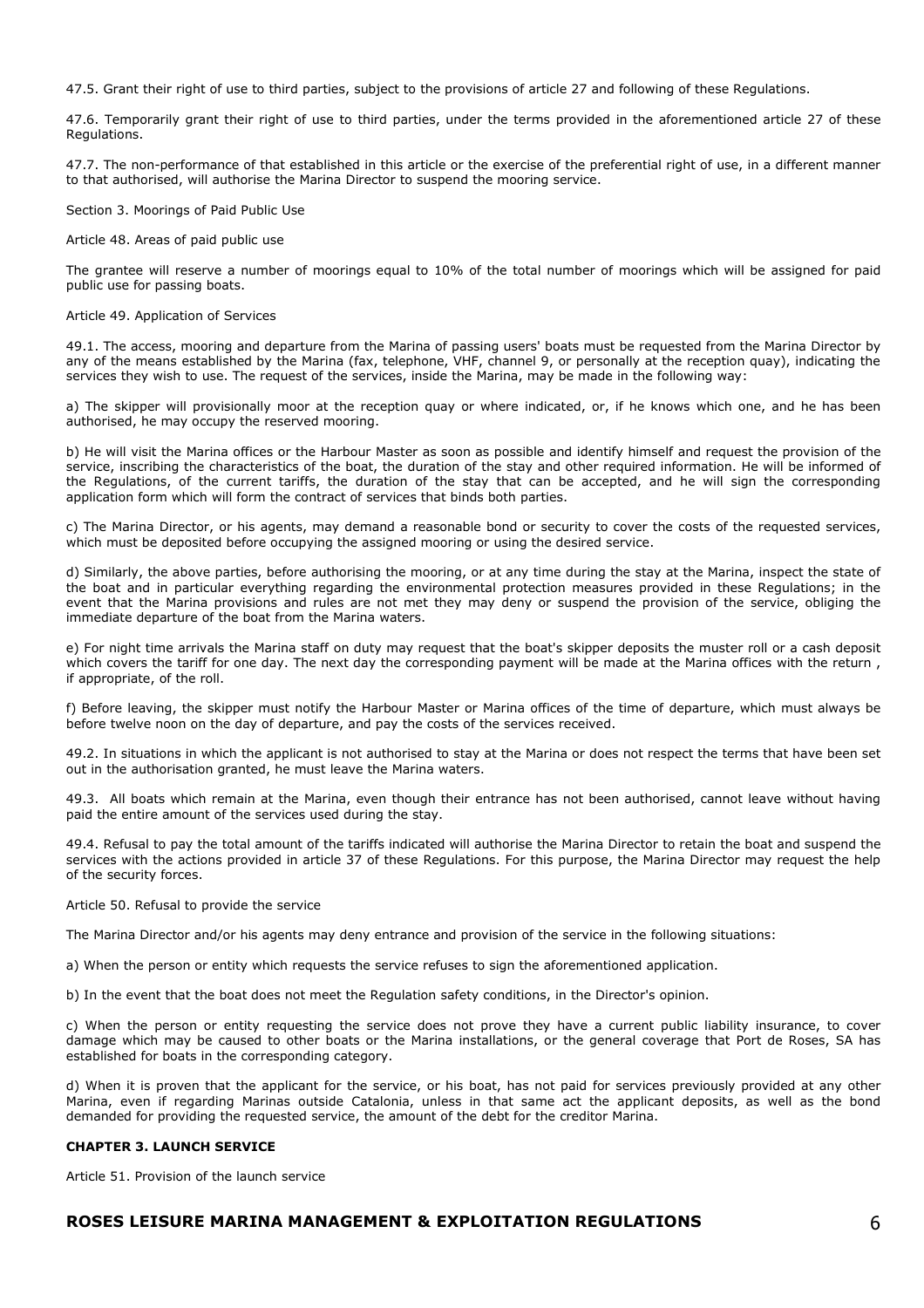The launch service will be provided by the Manager on the days and at the times set by the Marina Director, following request of the corresponding petition.

The Marina Director and/or his agents may allow the launch of jet skis as long as they are duly registered and comply with current legislation. The applicant for the launch and the boat owner will be responsible for complying with these terms before the Manager.

Art 52. Preferential use of the launch ramp

The launch ramp will be for the exclusive use of dinghies.

Article 53. Petition and provision of launch services

53.1. The launch services will be requested sufficiently in advance and in the established manner. 53.2. The hoisting of boats in danger of sinking will have priority.

The Marina Director will decide when it is convenient to carry out the operations, setting the approximate day and time; at that time the person requesting the service must have the boat ready to carry out the operation. If the Marina Director believes that to it is best to make use of the machinery and staff by grouping together various operations, the person requesting the service will not have any right to any claim for the time it takes to provide the service.

#### Article 54. Bond

Port de Roses, S.A. may demand that applicants deposit a bond equal to the cost of the operation of hoisting the boat, which is calculated using the tariffs and taxes according to the length and tonnage of the boat. The bond will be returned to the applicant minus the amount of payment which the grantee incurs from the services provided.

#### Article 55. Right of retention

The provisions of the service must be paid for at the time established by the Marina administration and, in any case, before the boat is freed.

The Marina Director has the right to retain the boat until the amount for the services provided to it has been paid, plus the tariffs for the stay corresponding to the additional days.

# CHAPTER 4. ACCESS AND STAY OF VEHICLES IN THE MARINA

#### Article 56. Access

56.1. The access, circulation and stay of vehicles is limited to the owners of rights of use and other Marina users who have previously acquired the corresponding annual subscription and, if appropriate, those duly authorised by the Marina management team, and must be carried out in the areas assigned for this purpose.

Vehicles must comply at all times with the rules of road circulation and its complementary legislation and under no circumstances circulate above the speed limit set by the Manager.

56.2. The Marina Director is authorised to refuse access to those vehicles which, due to their state of conservation or characteristics, could be a danger to the Marina.

With the exception of the lorries that supply fuel to the Marina service station, duly authorised by the Marina Director, all vehicles which transport fuel or explosive or dangerous materials are forbidden from entering the Marina.

# Article 57. Stay

The grantee does not accept vehicles within the Marina area as a deposit and only authorises, via payment of an annual subscription, the occupation of a specific space in the assigned areas. Therefore, as mentioned above, it does not answer to damage to, break-ins or theft of parked vehicles, their accessories or property left inside.

# Article 58. Removal of vehicles

58.1. The Marina Director is authorised to remove vehicles that are parked outside the assigned areas if they are an obstacle to circulation with the Marina area and whenever the vehicle makes maritime assistance tasks difficult or causes serious prejudicial consequences.

58.2. In the event of removing a vehicle, it will be deposited in an area assigned for this purpose in the marina area or, if appropriate, in the municipal deposit; the proprietor or user of the vehicle must pay any costs incurred before the vehicle is returned.

58.3. Should it be deemed necessary for the successful operation of the Marina, the Marina Director, under the aegis of article 23.4 of the Port Police Regulations of the Generalitat of Catalonia, may request the collaboration of the Town Council municipal services.

## HEADING FOUR

# ROSES LEISURE MARINA MANAGEMENT & EXPLOITATION REGULATIONS  $\overline{7}$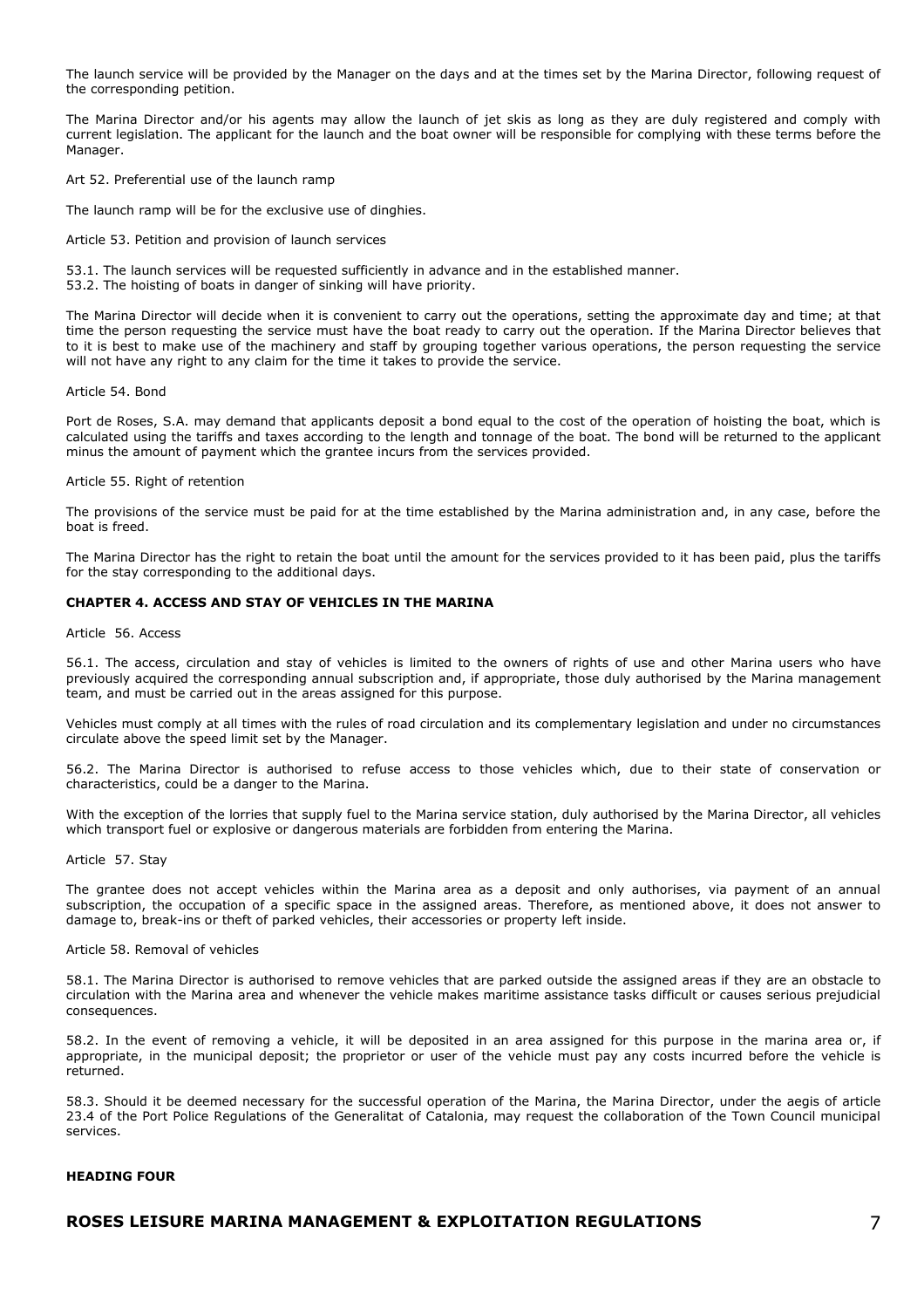## ENVIRONMENT

Article 69. Roses Marina environmental policy

The Roses Marina grantee and Management company have adopted, in constructing the Marina, the necessary environmental measures to achieve sustainability and respect the environment.

Within the environmental policy the Manager will pay special attention to achieve the following aims:

1. Guarantee, at all times, compliance with the current environmental legislation and apply it in the planning of environmental actions as well as the use of the Marina elements and services; bearing in mind legislative tendency, particularly in areas where there is not applicable legislation.

2. Periodically and systematically review the actions to make an assessment and establish new specific and quantifiable aims which imply continuous improvement in the prevention and fight against pollution and in the conservation and respect of the surroundings.

3. identify, characterise and minimise the impacts using a management system adapted to the environmental needs and the best possible technology.

4. Apply the principle of prevention from the planning and evaluation of decisions particularly when granting titles of transfer of rights of use, works authorisations and selection of suppliers.

5. Determine the relevant protective and preventive measures.

6. Apply the principle of "he who pollutes pays" and, in the event of negligence, file the relevant claims before the competent bodies.

7. Provide sensitisation and action procedures to users on environmental aspects.

8. Notify all staff of this policy and receive their commitment to achieving these aims.

9. Collaborate with the different authorities, NGOs, public and private entities in the search for more global solutions to environmental problems.

# Article 70. Use and activities

70.1. The use of the Marina public domain comprising the Roses Leisure Marina and the activities carried out in its installations has to be dome in accordance with the environmental legislation established by the Law of marinas, the regulations is develops, the Law of noise pollution, these Regulations and the rest of the sector legislation.

These rules are applicable in their entirety to the owners of rights of use, general users and people outside the marina who carry out work within the area, and visitors; all are subject to environmental directives.

70.2. The Marina public domain and other elements granted in rights of use or any other title may not be used for anything other than those authorised in the title granted by the Manager, which will respect the uses and project authorised by the Directorate-General of Ports of the Generalitat of Catalonia at all times.

70.3. Activities which affect the environment must comply with the rules of Law 31/1998, of 27th February of the comprehensive participation of the Environmental Authority and its regulatory requirements.

Article 71. Preventive measures

# 71.1. General

Roses Leisure Marina has a selective collection service for oils and hydrocarbons, using sealed containers.

Likewise, it has different types of containers (glass, paper, cardboard, organic waste and batteries) to facilitate the selective collection and assessment of the residues produced by the Marina.

To avoid anchoring boats and to preserve benthonic organisms, the Marina has provided a "deadman" anchorage system.

Drainage works carried out by the Marina will be done under the supervision of a specialist archaeologist.

## 71.2. Special measure for boats

All boats that moor at the Marina must have the corresponding filters and means of prevision of sewage and bilge disposal in the Marina. The Marina staff are authorised to seal any boat output or installation for disposal directly into the sea and to refuse entrance, or not allow those boats which do not comply with these preventive measures to stay at the Marina.

Similarly, they are obliged to respect the obligations listed in article 44 of these Regulations.

Article 72. Protection of the environment and the quality of the sea water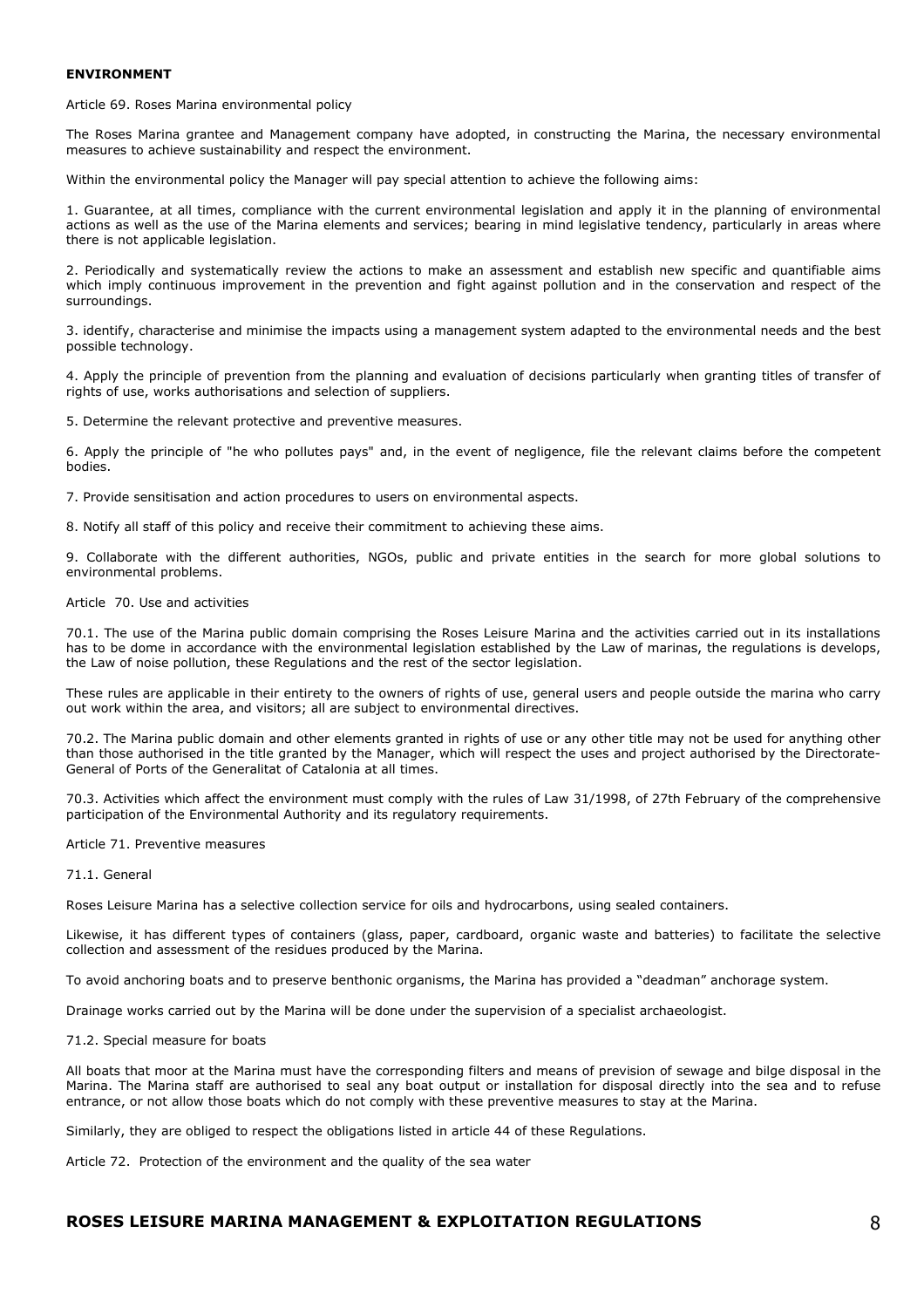72.1. Disposal of oils, hydrocarbons, materials in suspension, plastics or any other contaminant material or product, including earth, rubbish, debris, fishing waste, rubble, nor products resulting from cleaning the boat bilges into the Marina water or unauthorised places is not allowed.

72.2. The user of the Marina installations must adopt, at his own expense, the corrective and environmental protection measures and apply the programme of environmental surveillance established in the terms of his title, in these Regulations and other applicable provisions. Similarly, he is obliged to provide the information requested of him by the competent bodies.

72.3. In the event of non-compliance of the aforementioned environmental rules and the specific ones in these Regulations, the Marina Management team may order the immediate suspension of the service and/or activity and, a part from the sanctions which may be incurred, demand the violator remedy the damages incurred pay the relevant indemnities. If this is not carried out, the Manager will proceed with the subsidiary execution at the expense of the responsible parties.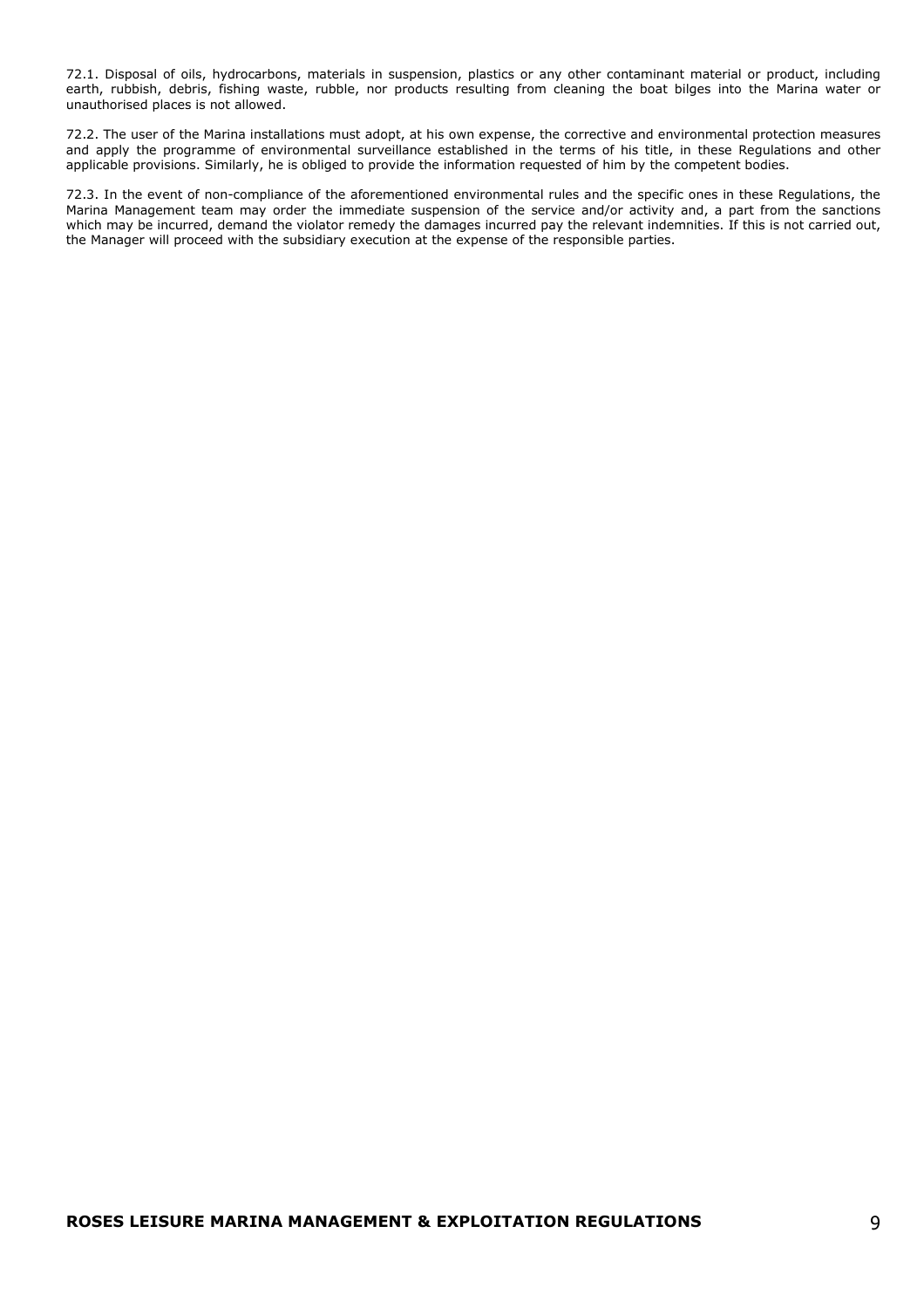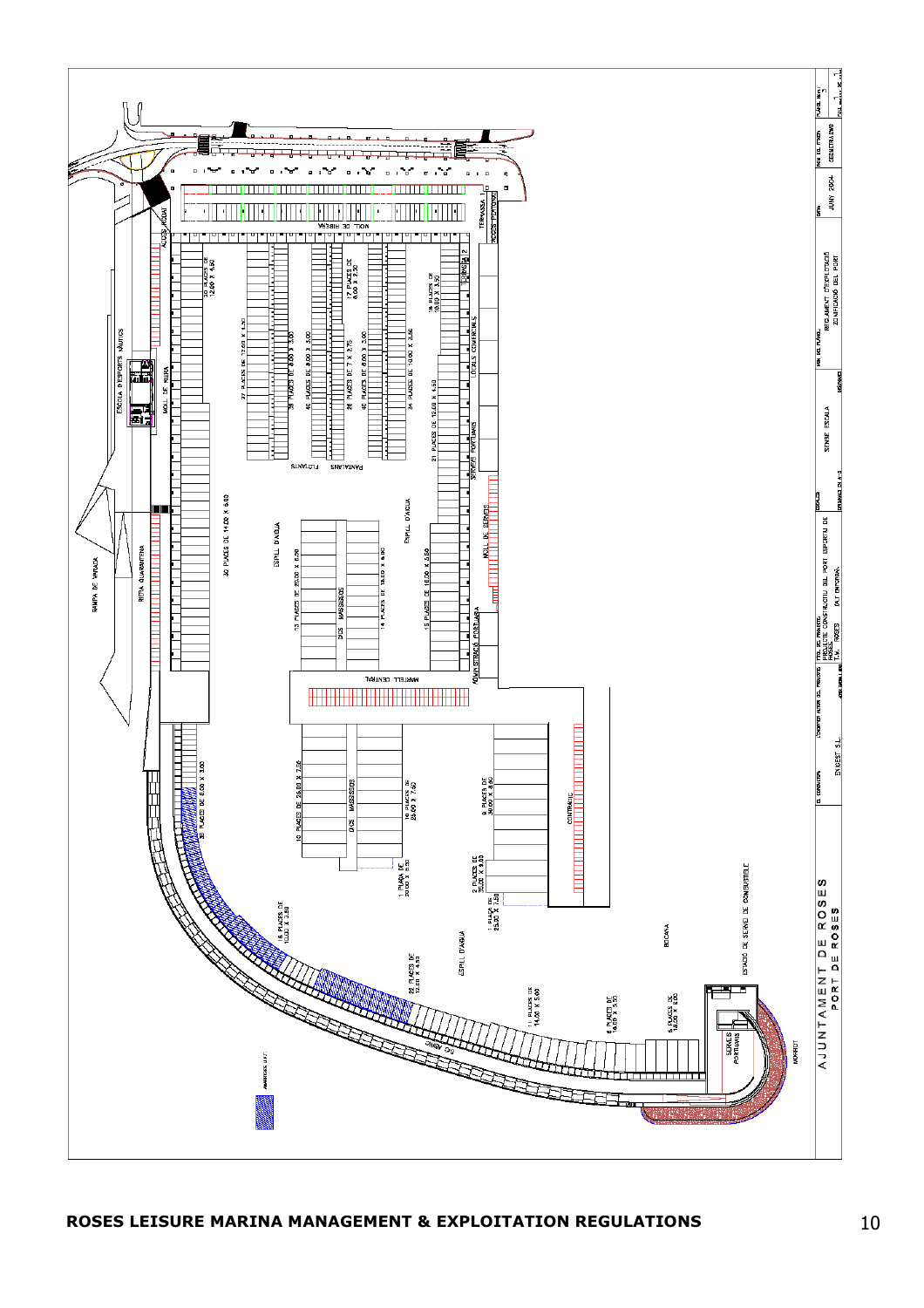# SUMMARY OF THE ROSES LEISURE MARINA EMERGENCY ACTION PLAN

# GENERAL ADVICE REGARDING RISKS WHICH MAY GIVE RISE TO AN EMERGENCY ACTION

# 6.8. Emergency actions: General procedure

The Plan will be activated when, due to information available from the Communications Centre and the alarm, it is so decided by the Roses Leisure Marina Emergency Response Coordinator (Cap d'Emergències), or in his absence by the Harbour Master (Cap de Mariners) of the Marina, who are in charge of the Plan (the second due to the absence of the first). For this reason detection of any situation of risk must be immediately transmitted to the Leisure Marina offices, or failing that to the night time staff on duty, who will take charge of the emergency situation while the Managing Director (Director-gerent) is not there. In the absence of both, the Roses Leisure Marina security guard or the Marina users will be responsible for raising the alarm as soon as an emergency situation arises, calling for outside help if the situation requires it and, in any case, forming an intervention team.

b) The Emergency Response Coordinator (Cap d'Emergències) of the leisure quay of Roses Leisure Marina, or in his absence the Harbour Master (Cap de Mariners) will carry out an initial assessment of the available information, once the alarm has been verified, and will classify the situation according to the following criteria:

- 1. Incidents with imminent risk to people<br>2. Incidents with potential risk to people
- Incidents with potential risk to people
- 3. Incidents with imminent risk to public property<br>4. Incidents with imminent risk to personal prope
- 4. Incidents with imminent risk to personal property<br>5. Incidents with potential risk to the environment
- 5. Incidents with potential risk to the environment<br>6. Incidents with imminent risk to the environment
- 6. Incidents with imminent risk to the environment  $\overline{z}$  Other minor incidents
- Other minor incidents

and in view of the assessment and its imminence, will declare a state of preventive alert or, directly, an emergency situation, in which case specifying whether it is a partial or general emergency; immediately informing the members of the intervention team and the competent authorities; in any case informing the Ports Authority of the Generalitat, the Directorate-General of Civil Defence (Direcció General de Protecció Civil) and Roses Town Council, and the Maritime Authority if it is a maritime emergency.

Once information has been received and an initial assessment has been carried out, the Emergency Response Coordinator (Cap d'Emergències) will go to the site of the incident, where possible, to inform the abovementioned authorities of the nature of the incident in as much detail as possible.

d) The Emergency Response Coordinator (Cap d'Emergències), or failing that, the Harbour Master (Cap de Mariners), will communicate this information via VHF and megaphone to all personnel in the Marina, issuing either a preventive alert or emergency warning message which will also be transmitted by megaphone or directly.

e) In any case, priority will be given to the safety of the people who are or may be affected by the disaster. For this reason it will be necessary to make a decision regarding the total or partial evacuation, confinement or closure of the Marina.

The corresponding SPECIFIC PROCEDURE, listed in the following point, will be followed for each of the possible emergencies.

In the event of a general emergency immediately inform the Fire Brigade (Bombers) first.

- 6.9. Specific procedures
	- A. Emergencies due to natural causes
	- A.1. Gales

Check the moorings and anchorage of the boats and the correct positioning of the fenders. Take special care in the areas closest to the harbour mouth

- Inform the Marina users of the risk
- Limit access to the breakwaters

A.2. Floods - frost

In the event of frost the Marina accesses must be kept permanently usable, removing the snow if necessary In the event of floods, the situation regarding the Marina accesses must be continuously monitored

A.3. Tides

Inform the Marina users of the risk and check moorings and anchorage

A.4. Earthquakes

- It is worth bearing in mind that the Alt Empordà is a region with little seismic activity
- If an earthquake of some intensity occurs the gas and water facilities must be checked immediately
- A visual inspection of the structures should also be carried out

B. Emergencies resulting from accidents on land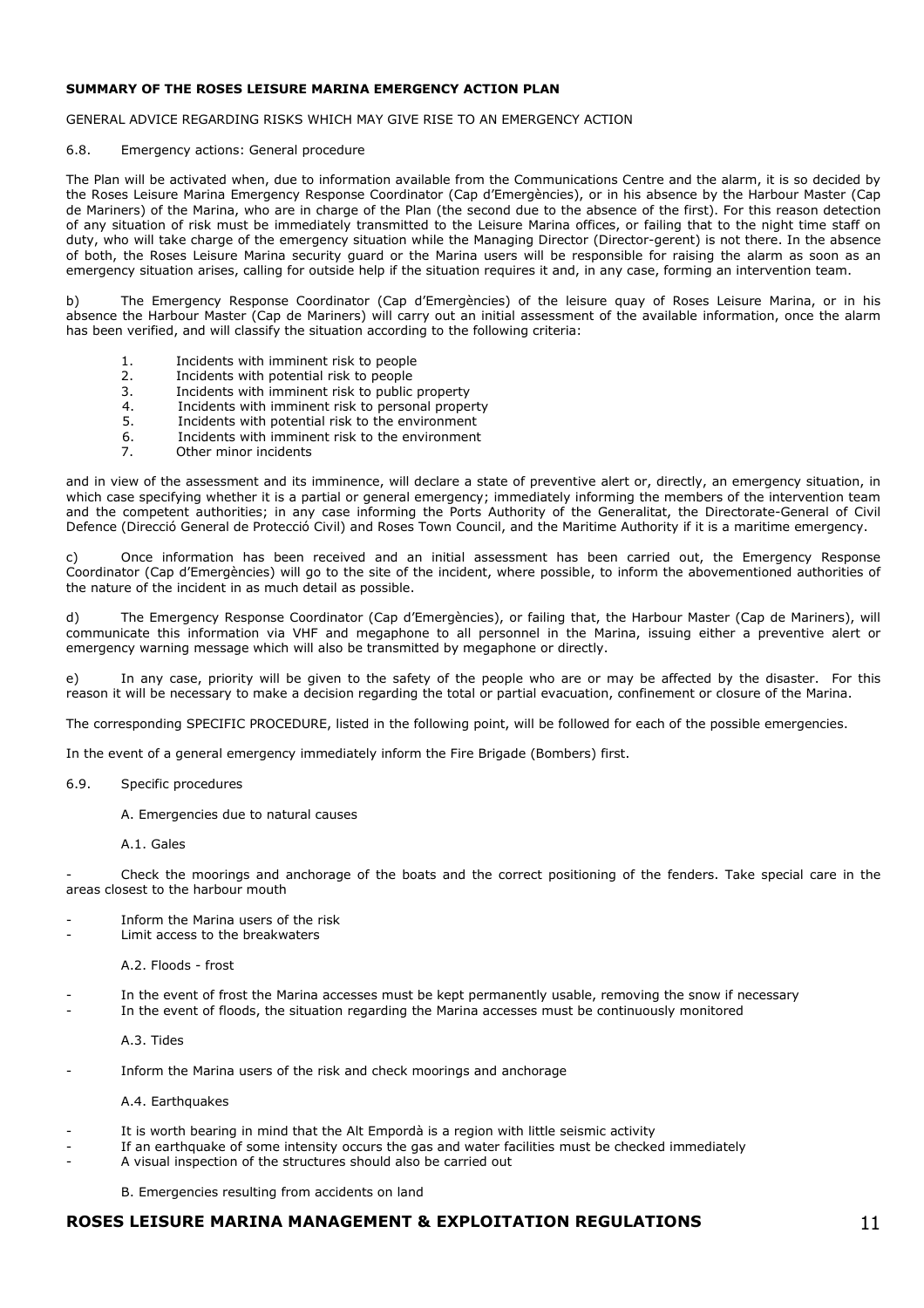# B.1. Fire on land (facilities or buildings)

In the event of a fire all individual actions have important consequences, particularly in the first few minutes of detecting a fire. That is why it is essential that everyone, especially Marina staff and the bar-restaurant managers, are given suitable information

The evacuation routes must always be kept in good condition and correctly signed

- All staff available at the Marina will be mobilised and the security personnel will cordon off the affected area in order to limit access to it

If a fire is discovered inside premises (offices, changing rooms, shop) first evacuate the people from the premises before closing the doors and windows and removing any combustible materials that are close to the site of the fire.

Raise the alarm with the Fire Brigade (Bombers) if there is the slightest doubt that the fire cannot be immediately extinguished (general emergency). When the Fire Brigade (Bombers) arrives inform them of the situation; the members of the intervention team will be placed under the orders of the Chief Fire Officer (Cap de l'operatiu de bombers).

A decision will be taken regarding the evacuation or confinement of the Marina users or the possible closure of the Marina.

- Be aware of the smoke
- Avoid propagation of the fire by removing or cooling inflammable, explosive products p xxx from the area.

Try to limit the advance and increase of the fire and smoke by removing combustible material. Try to extinguish the fire using the available resources without taking personal risks.

If the fire has been detected in time, the use of dry powder may be sufficient to extinguish it. Use the fire extinguishers on board the boat or in the Marina of 3.5, 5 or 50 kg on wheels as necessary including the pumps.

Use water if dry powder is not enough. Do not forget that as well as the pump on wheels, there is a double water supply pipe along the jetties, although it has reduced jet.

Once the fire has been put out, stay alert in case it reignites.

If fire is declared in the bars – restaurants and business premises, managed independently from Roses Leisure Marina, it will be declared as an emergency and the Fire Brigade (Bombers) will be called.

# B.2. Accidents and injuries

Notify the Red Cross (Creu Roja) of the emergency, providing detailed and reliable information about the scope of the accident

- Help the accident victims whilst waiting for the Red Cross (Creu Roja) services to arrive

- Notify the Fire Brigade (Bombers) if someone is trapped inside a vehicle. In this case take special precautions to avoid the vehicle setting alight or exploding

## B.3. Explosions

- Immediately cordon off the area
- If there are injured parties, take the same action as in B.2.

If there is a dead person telephone the duty magistrate, the local police force and the "Mossos d'esquadra" regional police force.

B.4. Leakages or spillages of fuel and other inflammable products or other contaminants

- Firstly, try to stop it at the point of origin
- Prevent the risk of fire at all times
- Mark off the contaminated area to avoid propagation

If it cannot be controlled using the Marina's own resources telephone the Civil Defence team (Protecció Civil)

- If it is necessary to move away due to the toxicity, this should be done in a perpendicular direction from the wind as much as possible or in the opposite direction from the wind without crossing the spillage area.

## B.5. Other environmental accidents

- Firstly, try to stop it at the point of origin
- Then try to limit the propagation of the effects of the accident
- Notify Civil Protection (Protecció Civil) and follow their instructions

B.10. Structural problems.

- In the event of detecting a structural problem, immediately evacuate all floors of the affected building
- Mark out an inaccessible safety area
- Immediately inform the Fire Brigade (Bombers) so that they may assess the damage

C. Emergencies arising from accidents on the water

C.1. Fire on board a boat

Raise the alarm with the Fire Brigade (Bombers) if there is the slightest doubt that the fire cannot be immediately extinguished (general emergency).

Proceed with the evacuation of the people to a safe distance.

If the fire has been detected in time, it may only be necessary to use dry powder. Use the onboard extinguishers or the 50 kg ones on wheels in the Marina as necessary.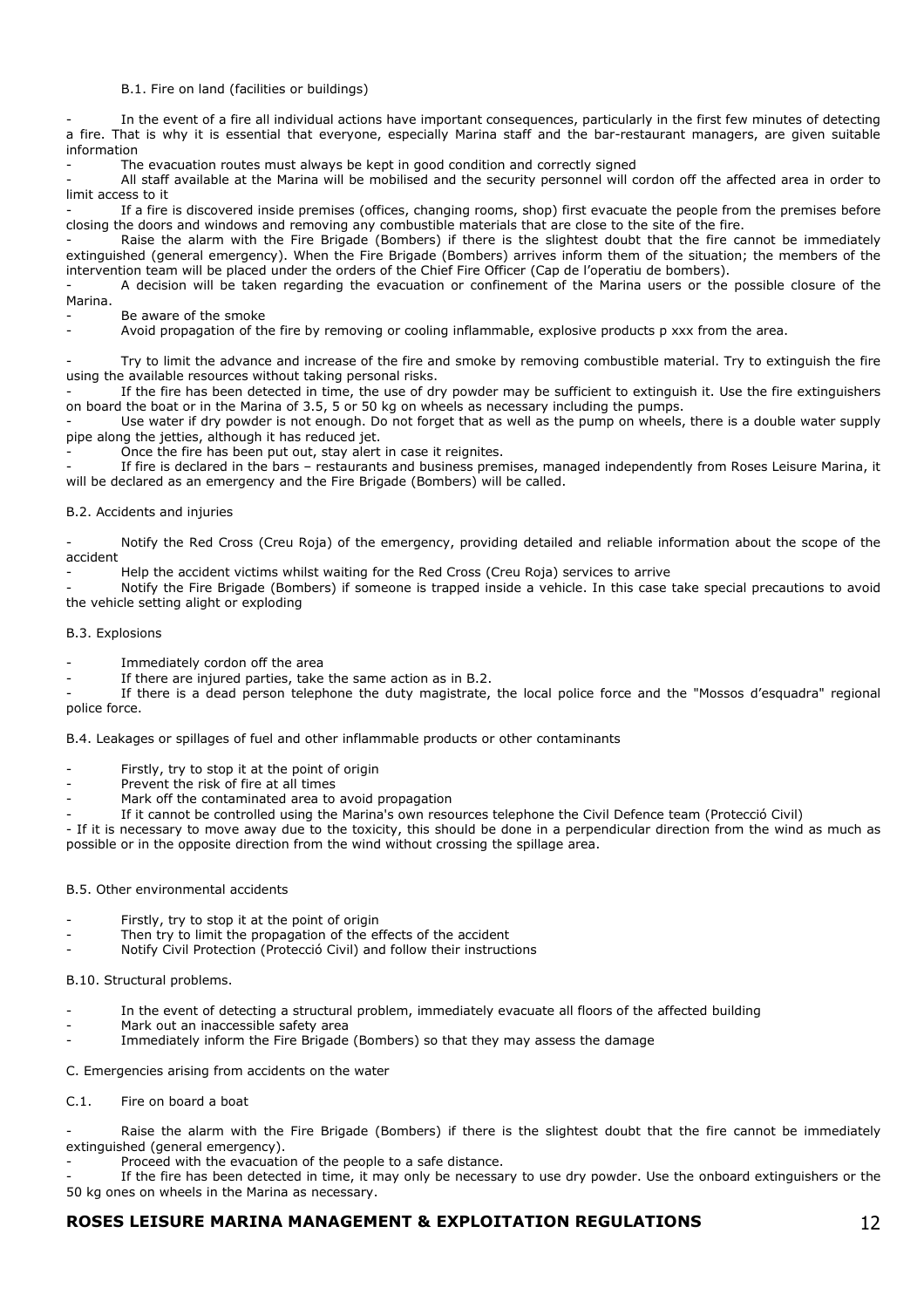Use water if dry powder is not enough. Do not forget that as well as the pumps, the water supply pipes of the boats moored along the length of the jetties (D 63 mm) may be used immediately, both those on the jetties as well as the quays. Take precautions against the possible explosion caused by the boat's fuel, particularly if it is petrol.

In the event that the fire cannot be controlled, avoid the risk of propagation, or remove the neighbouring boats or tow the boat that is on fire outside the Marina; if it is impossible to take is to an isolated place it may be sunk.

Remember that a boat on fire is like a ball of fire giving off a large amount of toxic fumes. If it is towed, it is best to do so with a chain rather than a rope and fix it to a firm point, avoiding the risk that the towline comes undone inside the Marina.

Once the fire has been put out, keep watch in case it reignites.

# C.2. Water leak

Try to stop water from entering

Start the boat's own drainage equipment and the mobile pumps

If the boat is outside the Marina, it must approach the nearest port immediately

If the entrance of water cannot be controlled, take the boat closer to the ramp, the crane or a shallower area to avoid it sinking

Take care to avoid polluting the water with spillages of contaminants

C.3. Sinking of a boat

Firstly, check that there is no-one onboard. If there is they must be rescued immediately

Then, ensure that there is no spillage of fuel and, if there is, try to stop it by blocking the escape and preventing the risk of a fire

C.4. Collisions and nautical accidents

If it occurs in the immediate surroundings of the Marina notify the Port Authority and send out a boat from the Marina to the site of the accident

If necessary ask for other boats and Maritime Rescue (Salvament Marítim) to help

If necessary, call an ambulance

## C.5. Grounding

- Try to remove the boat by towing it, if appropriate, after removing any heavy elements that may be on board Check that there are no leaks

C.6. Person, animal or vehicle falling into the water

- Should a person fall into the water immediately throw them a lifebelt and put an access staircase nearby to facilitate their exit from the water. If they go under water, a member of the intervention team will enter the water with a lifebelt to rescue the person

In the event of a vehicle entering the water, first check if there are any occupants, in which case take the same action as above. If it is unoccupied call a tow-truck

If someone drowns, call the duty magistrate, the local police force and the Civil Guard (Guardia Civil)

C.7. Spillages of fuel and other inflammable products or contaminants in the water

- Firstly attempt to stop it at the point of origin
- Avoid the risk of fire at all times
- Mark off the contaminated are to avoid propagation
- If it cannot be controlled using marina resources call Civil Defence (Protecció Civil)
- Sometimes the use of earth or sawdust to absorb the spilt product is very effective
- If necessary mobilise the containment booms

## C.8. Displacement of load

- Try to correct the displacement by removing the load
- Control the stability of the boat. Remove any neighbouring boats which may be affected should it capsize

# C.9. Boat adrift

If the boat is outside the Marina advise the Maritime Authority (Comandància de Marina) and the Maritime Rescue Regional Coordination Centre (Centre de Coordinació Regional de Salvamento Marítimo) and follow their instructions

If the boat is inside the Marina or near the coast, in danger of running aground or colliding with rocks or the Marina docks, send out a lifeboat with ropes and means to tow it. Similarly, notify the Maritime Authority and, if appropriate, the Maritime Rescue Regional Coordination Centre (Centre de Coordinació Regional de Salvamento Marítimo).

# C.10. Cry for help from a boat

Advise the Maritime authority and, if appropriate, the Maritime Rescue Regional Coordination Centre (Centre de Coordinació Regional de Salvament Marítim), and follow their instructions

D. Emergencies arising from supply failures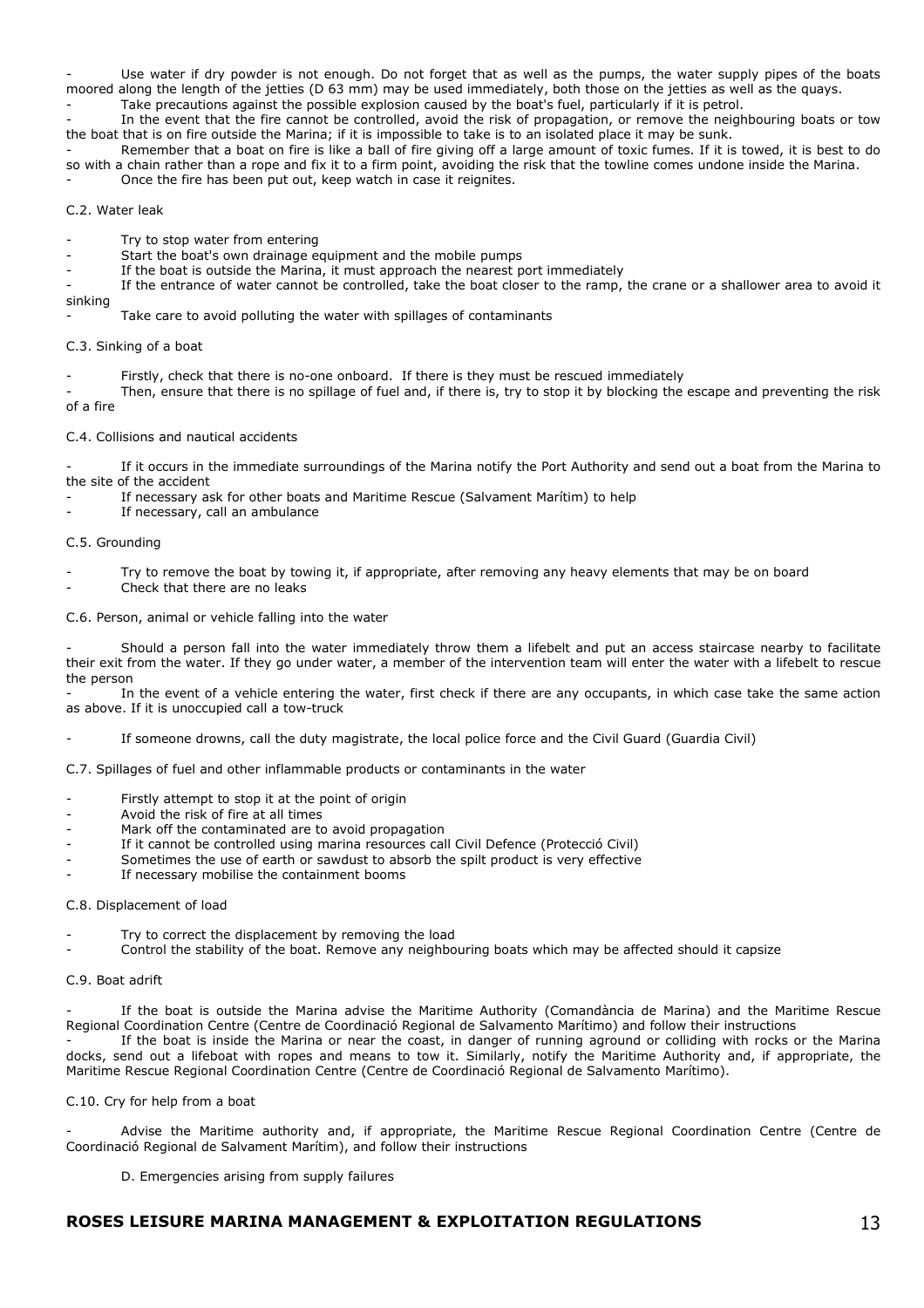# D.1. Failure of the water supply or a leak caused by broken pipes

In the event of a failure in the water supply or a leak caused by damage to an external pipe (before the entrance water meter) call the Ports Authority of the Generalitat or, if appropriate, the supply company directly

- In the event of a leak try to isolate the area turning off the corresponding cockstops
- Inform the affected Marina users of the situation

# D.2. Power cut

- Contact the FECSA - ENDESA breakdown services and find out information regarding the possible duration of the power cut.

If a general power cut occurs during the night and is envisaged to last a long time and there is a large number of people around, limit access to the Marina and, depending on the circumstances and its evolution, proceed with evacuating the Marina buildings.

# D.3. Telephone line failure

Inform the exterior via a mobile telephone, radio (V.H.F.) of the situation, trying to contact the neighbouring ports (Empuriabrava; L'Escala)

If the Marina mobile telephone equipment does not work find out if any of the users has an operative mobile communications systems in order to inform the exterior of the situation (firstly the local police force)

E. Other emergencies which affect people

Due to its location and characteristics, the Marina may be aware of an emergency situation outside its own Service Area and separate from it, but, in any case, the Marina staff must provide any information they may have to the relevant person and try to collaborate as much as possible with the administration forces and volunteers that intervene.

The most frequent cases are:

E.1. Missing children or elderly people from the nearby beaches

- Inform the Red Cross (Creu Roja) and the Roses local police force
- If the child appears, hold on to him/her until the parents, Red Cross (Creu Roja) or the Police arrive

## E.2. Road accident near the Marina

Inform the "Mossos d'Esquadra" and the Red Cross (Creu Roja)

# E.3. Falls and accidents

- Carry out first aid and, depending on the severity call an ambulance to transfer the injured party to the Surgery or Hospital, as appropriate

## F. Other emergencies

## F.1. Problems with the accesses

- Contact the Roses local police force
- Discover the cause of the problems and their foreseeable duration
- Inform the Roses Leisure Marina users of the situation

## F.2. Disturbance to Public order or bomb threat

- Limit access to the Marina and evacuate the place affected or the entire area, as appropriate
- Inform the State Security Forces and the "Mossos d'Esquadra" and local police forces
- Make yourself available to them and follow their instructions

# 6.11. Access control

Access control aims to control the entrances and exits of people and vehicles to the emergency area.

This control aims to:

Facilitate the entrance and exit of the action groups and logistics units to the intervention area as well as the warning area.

- Avoid damage to people and vehicles
- Avoid access to specific areas of non-authorised personnel

- Avoid a greater number of people or vehicles to accumulate than that which is possible due to the capacity of the marina.

This control will be carried out whenever the Emergency Response Coordinator (Cap d'Emergències) so requires and, in any case, when an Emergency situation is declared.